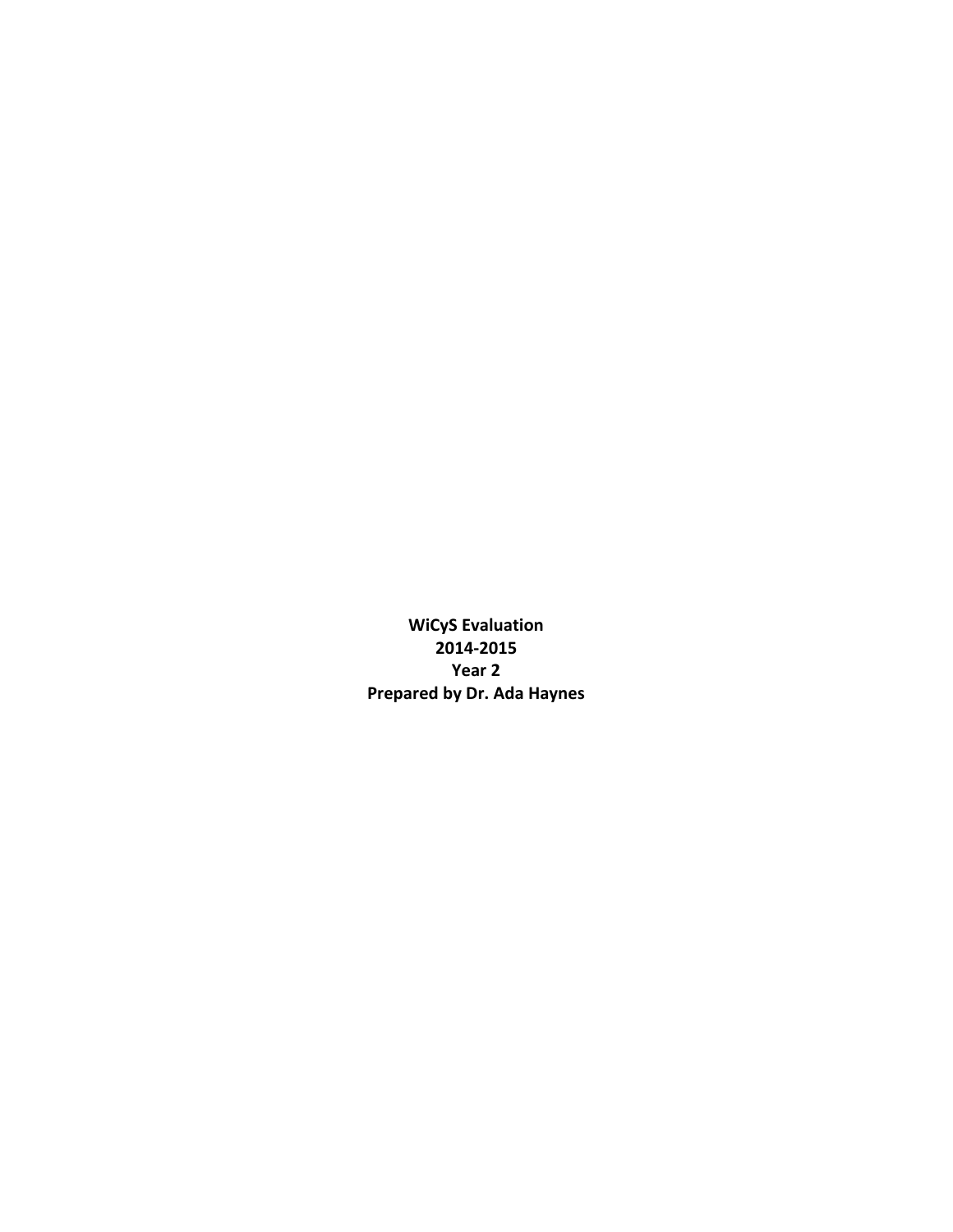### **WiCyS Conference 2015**

The second National Women in Cyber Security Conference WiCyS took place in Atlanta, Georgia on March 27-28, 2015. Although the NSF grant provided funding for 150 attendees, due to the extraordinary interest and generous support from conference sponsors, the event actually had approximately 475 attendees. The attendees were students, faculty, researchers, and industry professionals. The conference was evaluated by a general survey and follow up in depth semi-structured interviews with selected attendees. In addition, the evaluator both observed the conference and conducted informal interviews of attendees at the conference.

## **Diversity of Attendees**

Of the approximately 475 attendees, a total of 353 attendees completed the conference survey for a response rate of 74%. The following information is from those surveys. The attendees were from different walks of life. On the survey, 45% classified themselves as students, 21% educators, 31% as professionals, and 3% as other. Other included government and educational program recruiter. See Figure 1.



**Figure 1: Type of Attendees**

Of those completing the survey, 89% were female and 11% were male. See Figure 2. Figure 3 shows the diverse race/ethnicity composition of the attendees. Compared to first year of the conference, the diversity in each of these categories has increased. This year 59% of the attendees were white, 16% black/African American, 13% Asian, 9% Latino/Hispanic, 2% American Indian and 1% Pacific Islander.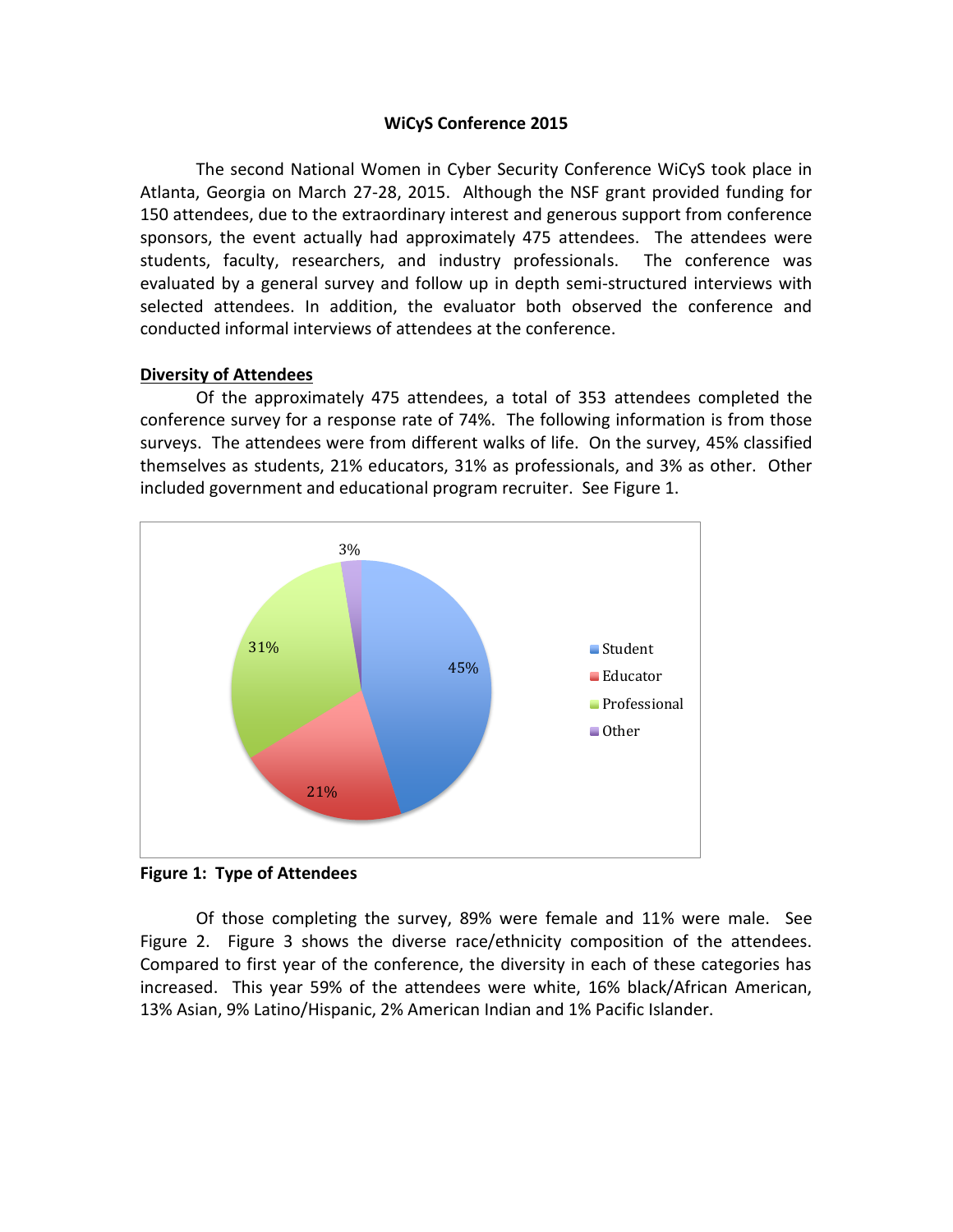

**Figure 2: Gender Composition of Attendees**



**Figure 3: Race/Ethnicity of Attendees**

There was also diversity among the student attendees as to where they were in their academic career. Figure 4 shows the degree that the students were working toward. Approximately, 10% of the students were working on their PhD, 1% were working on another professional degree, 27% were working on Master's degrees, 55% were undergraduate students at a four-year institution, 6% were working on an Associate's degree, and 1% were high school students. Based upon interviews at the conference, it was ascertained that students also came in with different backgrounds. Some came from traditional computer science backgrounds while others came from fields such as psychology and mathematics. The faculty also taught at diverse levels of education with 24% teaching at community or technical colleges, 39% at bachelor level, and 37% at the graduate level. Figure 5 reflects this diversity.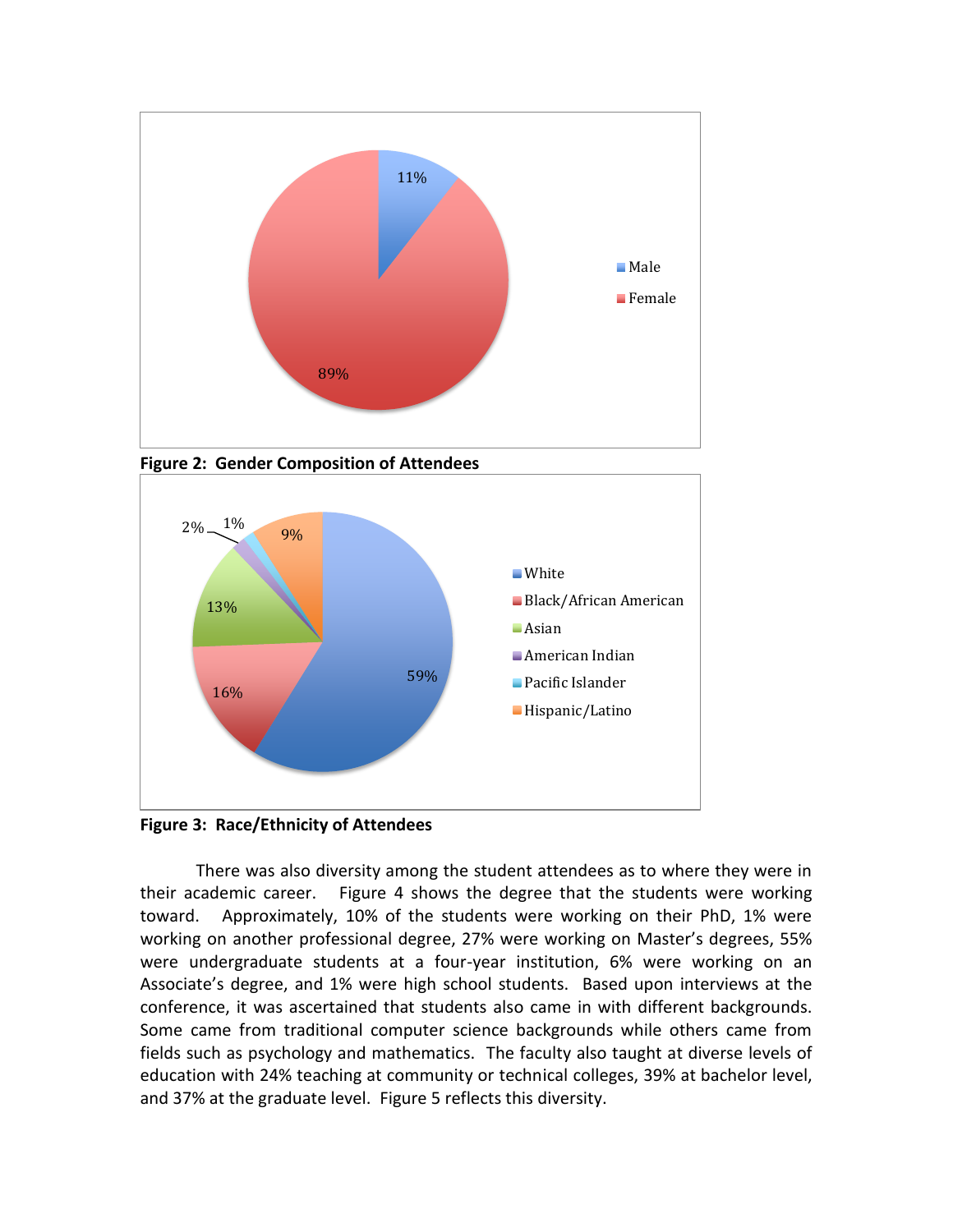

**Figure 4: Level of Education of Student Attendees**



# **Figure 5: Type of Institution Where Faculty Teach**

Approximately one-third (35%) of the attendees had attended other women in computing conferences. See Figure 6. Only 27% of students had attended other women in security conferences while 43% of the educators had attended other women in computing conferences. However, most of the attendees (79%) had never attended other women in security conferences. This is reflected in Figure 7. A larger percentage than the previous year had attended women in security conferences this year. Partly this can be attributed to many of the attendees having attended WiCyS 2014. Of the student attendees, 87% had never attended other women in security conferences. Approximately 24% of the attendees had attended WiCyS in 2014 with 21% of the students and 39% of the educators having attended WiCyS 2014. This is an excellent composition with approximately one fourth of attendees coming back for a second year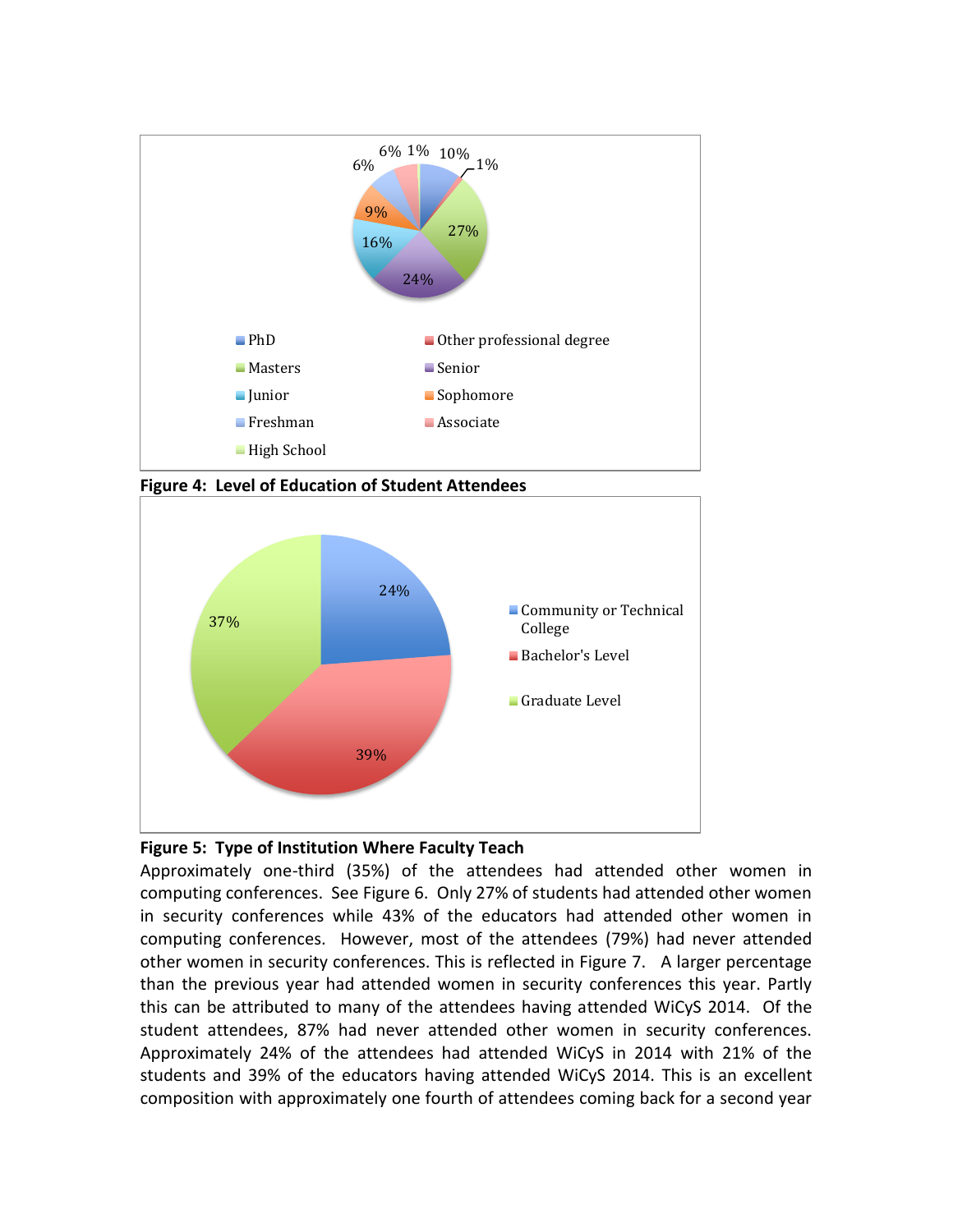and three quarters of the attendees being first timers. We would expect more faculty than students to be repeat attendees since students graduate and new students enter cybersecurity.



**Figure 6: Percentage of Attendees Who Have Attended Other Women in Computing Conferences**



**Figure 7: Percentage Who Have Attended Other Women in Security Conferences**

Approximately 40% of the attendees received a scholarship through WiCyS to attend. See Figure 8. Breaking this down further in Figure 9, we see that 77% of the students received WiCyS scholarships and 23% did not. By contrast, only 45% of Educators received a WiCyS scholarship, while 55% did not. See Figure 10.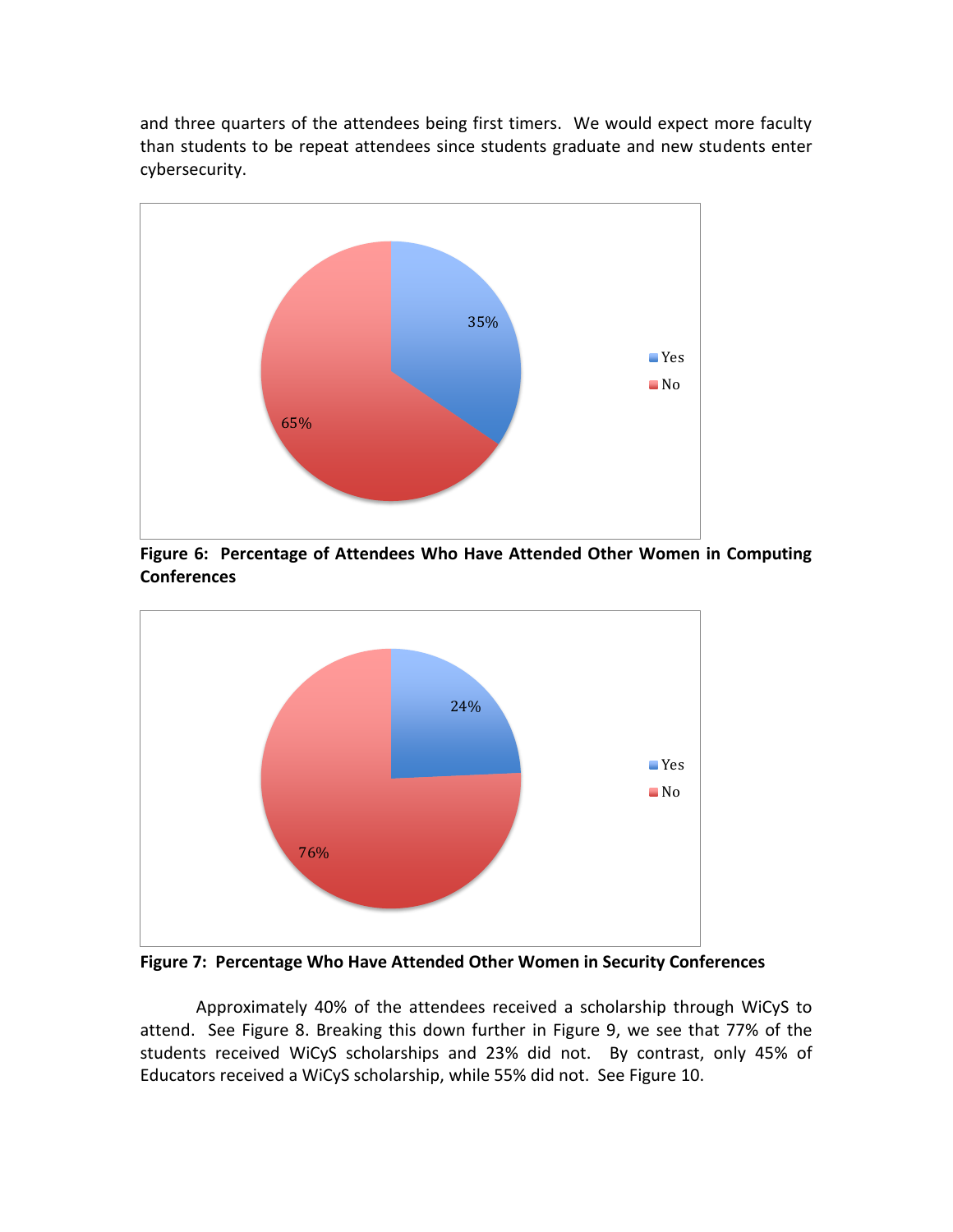

**Figure 8: Percentage of Attendees Receiving WiCyS Scholarships**



**Figure 9: Percentage of Students Receiving WiCyS Scholarships**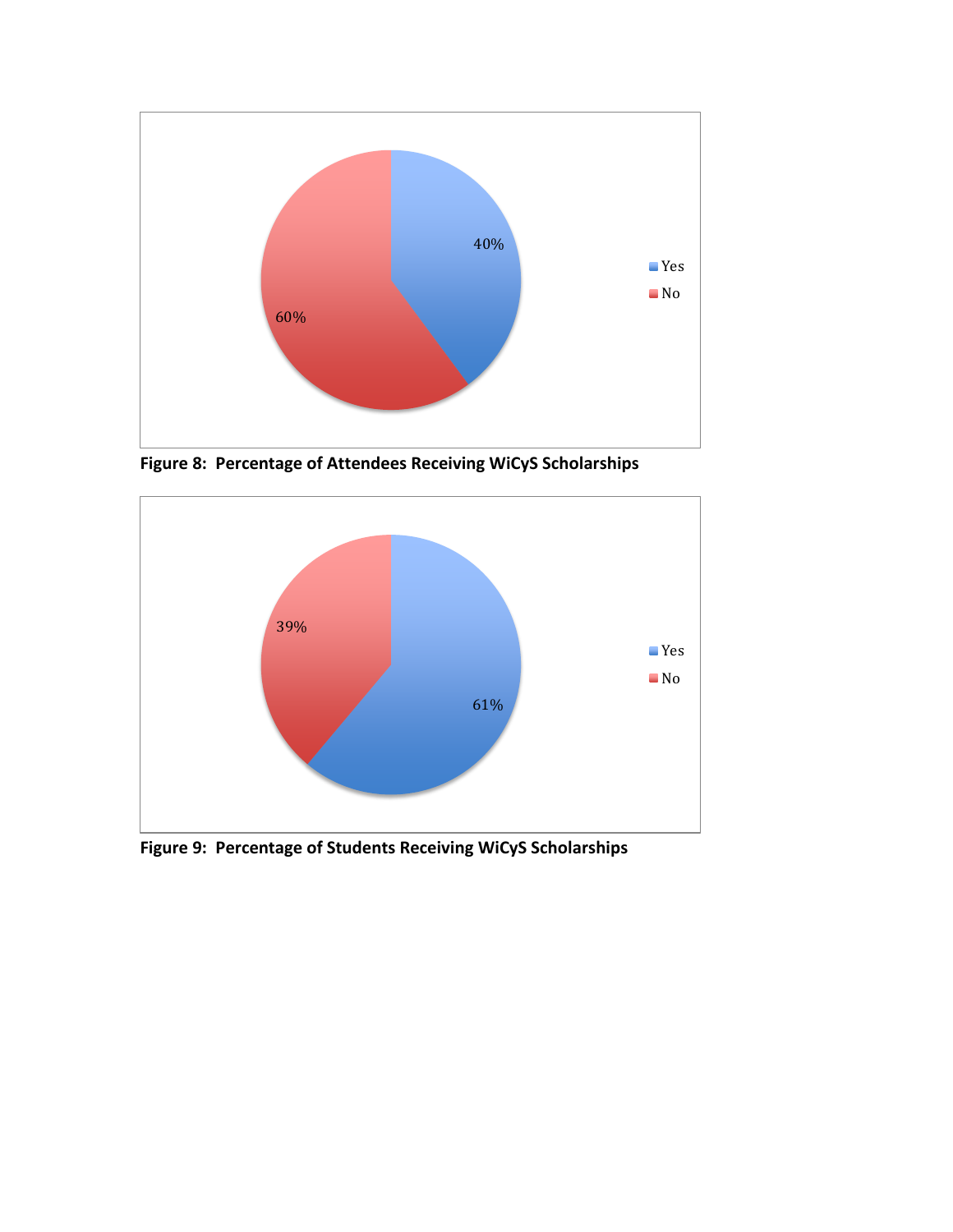

**Figure 10: Percentage of Educators Receiving WiCyS Scholarships**

Likewise, 46% of all attendees received other external funding to attend, while 54% did not receive other external funding to attend. See Figure 11. Again we can further breakdown this funding for students and educators. Figure 12 shows that 52% of the student attendees received other external funding, while 48% did not receive any other external funding. As seen in Figure 13, 55% of the educators received some other form of external funding and 45% did not.



**Figure 11: Percentage of Attendees Receiving Other External Funding**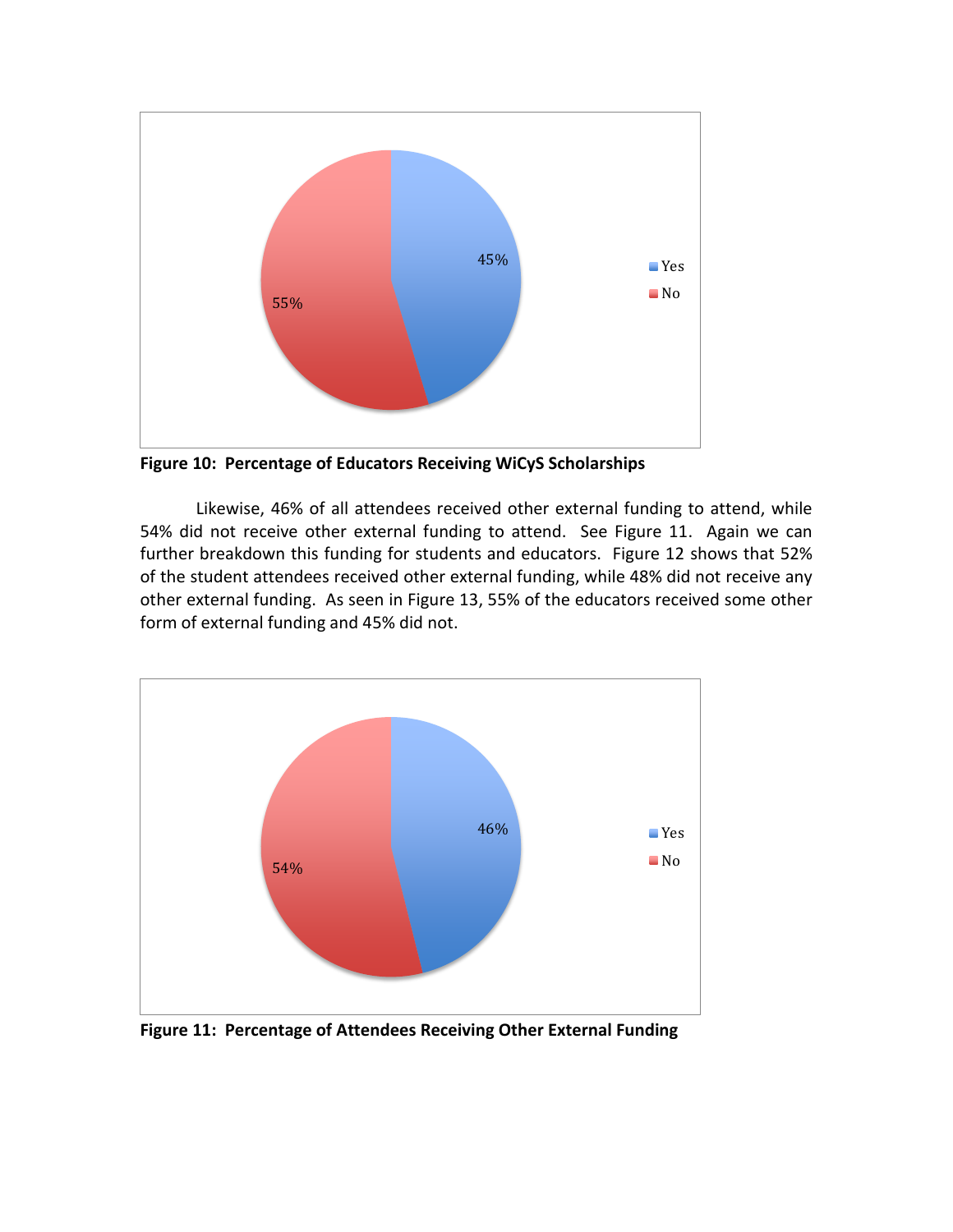

**Figure 12: Percentage of Students Receiving Other External Funding**



**Figure 13: Percentage of Educators Receiving Other External Funding**

# **Dissemination Prior to WiCyS**

Part of the success of WiCyS can be attributed to the dissemination prior to the event. Figure 14 denotes how attendees found out about the conference. The two most common responses were university, school, or company (28%) and friend, colleague or peer (21%). Mentor, advisor, teacher, or professor accounted for 18%, organizers 14%, professional organizations 8%, online community 8%, and email 4%. This indicates the prevalence of people hearing about WiCyS from others. This implies that WiCyS has a positive reputation.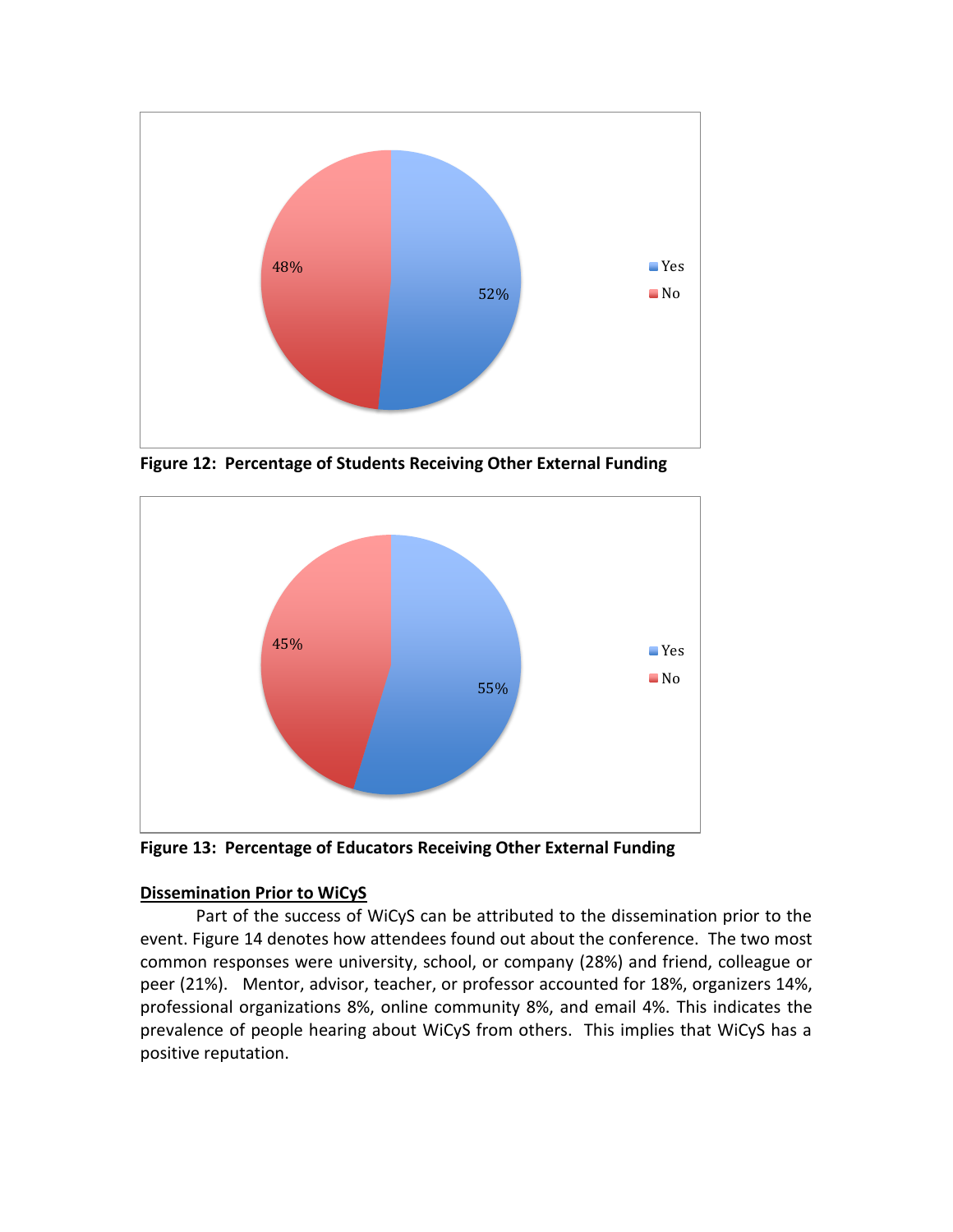

**Figure 14: How Heard about the Conference**

## **Overall Impact of the Event**

The response to WiCyS 2015 was overwhelmingly positive. The first indication of the success of the conference was that there was over three times as many attendees at the conference as NSF funding provided. A total of 540 individuals registered for the conference. A waiting list for rooms had to be established.

The next indication of the success of the conference was from observations at the conference. It was clear that there was a diverse group of attendees based on gender, race/ethnicity, education level, and type of attendee at the conference. Despite the crowds at the conference, all attendees seemed excited and engaged in conference activities as well as networking. Sessions were full and often standing room only. The biggest complaint about the conference was the lack of space in the workshops.

Another indication of the success of the conference is from the surveys completed by attendees. Of the attendees completing the survey, 97% rated the overall conference as good to excellent while only 3% rated it fair and one attendee (.4%) rated it poor. See Figure 15. The most common modal response was excellent with 55% rating it excellent, 32% very good, 10% good, 3% fair and .4% poor.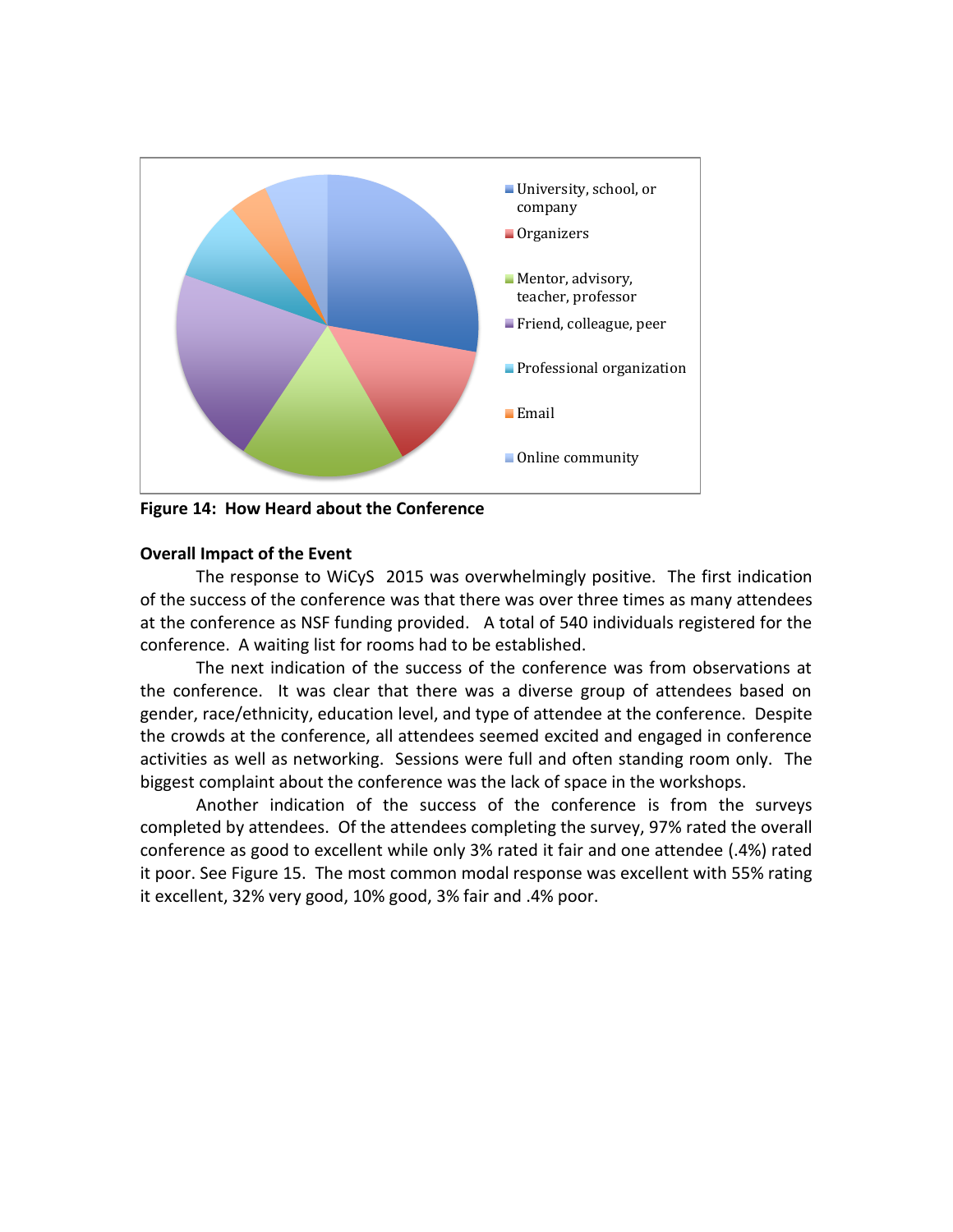

**Figure 15: Ratings of Conference Overall**

The registration for the conference was quick, friendly, and efficient. This was based on personal observation of the evaluator and confirmed by the surveys. The only problem with the registration was that enthusiasm for the conference led almost all of the attendees to show up at registration as soon as it opened or before. Fortunately, the conference staff regrouped and solved this problem by opening registration early and by rearranging the registration process to reduce wait times.



**Figure 16: Conference Registration**

Overwhelmingly, the attendees felt this was a quality conference. This was reflected in the surveys and interviews. Of the attendees, 97.5% found the content to be appropriate. A total of 96.8% felt that it was informative. Similarly, 93.2% felt that it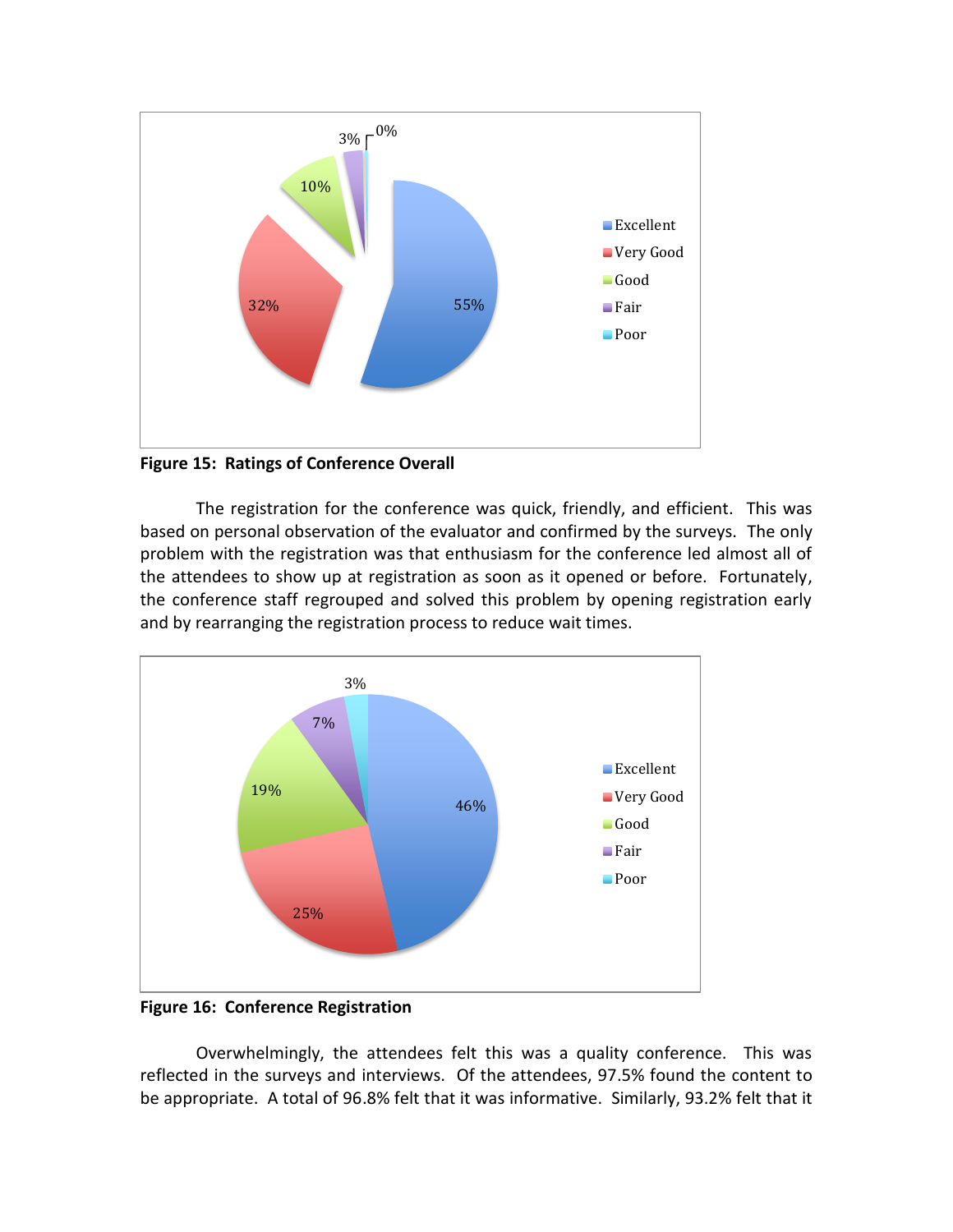was well organized. Likewise 97.5% felt that it was worthwhile and that they gained important information. In addition, 97% of attendees said that the conference addressed important issues in the field. See Figure 17.



**Figure 17: Percentage of Attendees who Found WiCyS Valuable**

WiCyS plays an important role in networking and mentoring. Evidence for this can be found from the surveys, observations at the conference, and follow up interviews. Many of the women both at the conference and from telephone interviews expressed a sense of isolation or alienation as woman in the cyber security field. WiCyS plays an important role in reducing this isolation with 96.7% of attendees responding that they felt less isolated because of WiCyS. See Figure 18. People found WiCyS to be an excellent networking opportunity with 97.5% of attendees saying it helped them establish personal and professional contacts. Even more surprising is that 96.7% of attendees planned to keep in touch with people that they met at the conference. Follow up interviews from the conference indicate that people have indeed kept in touch with individuals that they met at the conference. People appreciated both the opportunity to mentor others and to be the recipient of mentorship that WiCyS provides with 95.8% of attendees saying that attending the conference has increased their intention to either be a mentor or to find a mentor. See Figure 19.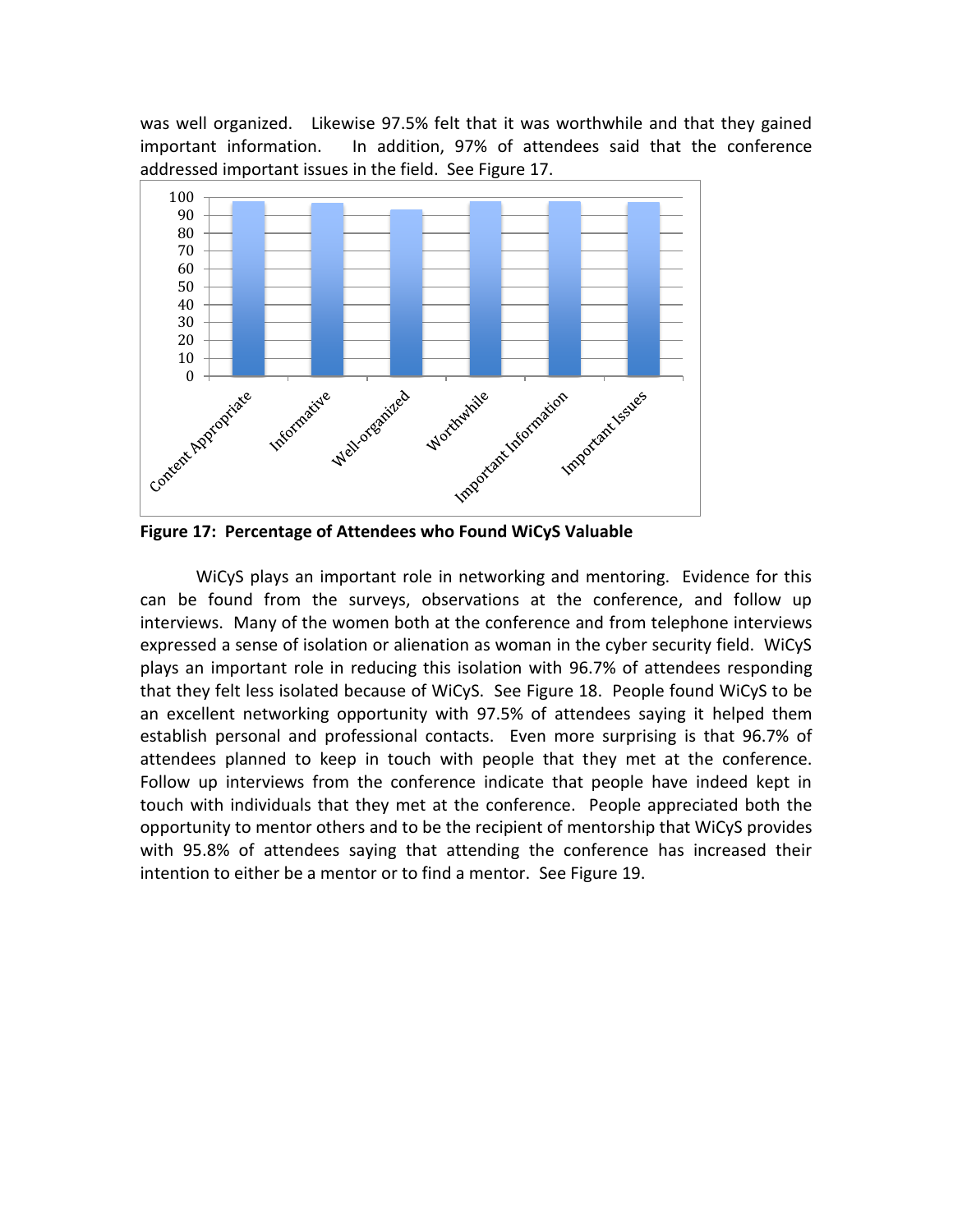

**Figure 18: Percentage of Attendees who Felt Less Isolated because of WiCyS**



**Figure 19: Networking and Mentoring**

Figure 20 shows the attendees ratings of each of the components of WiCyS. Of the attendees responding, 100% found both the keynote sessions and the distinguished speaker sessions valuable. Of those attending the student poster session, 97% found it valuable. Those attending the technical presentations and Birds of a Feather Sessions found them valuable at the rates of 99.2% and 97.5% respectively. The panels were rated valuable by 98.3%, while 98.7% rated the Lightning Talks valuable. The workshops were found valuable by 97.6% of the attendees. The Career/Graduate School Fair was rated valuable by 98.5%, the Speed Networking/Mentoring by 97.4%, and the Resume Clinic by 98% of attendees. Finally, 100% of attendees found the networking opportunities valuable.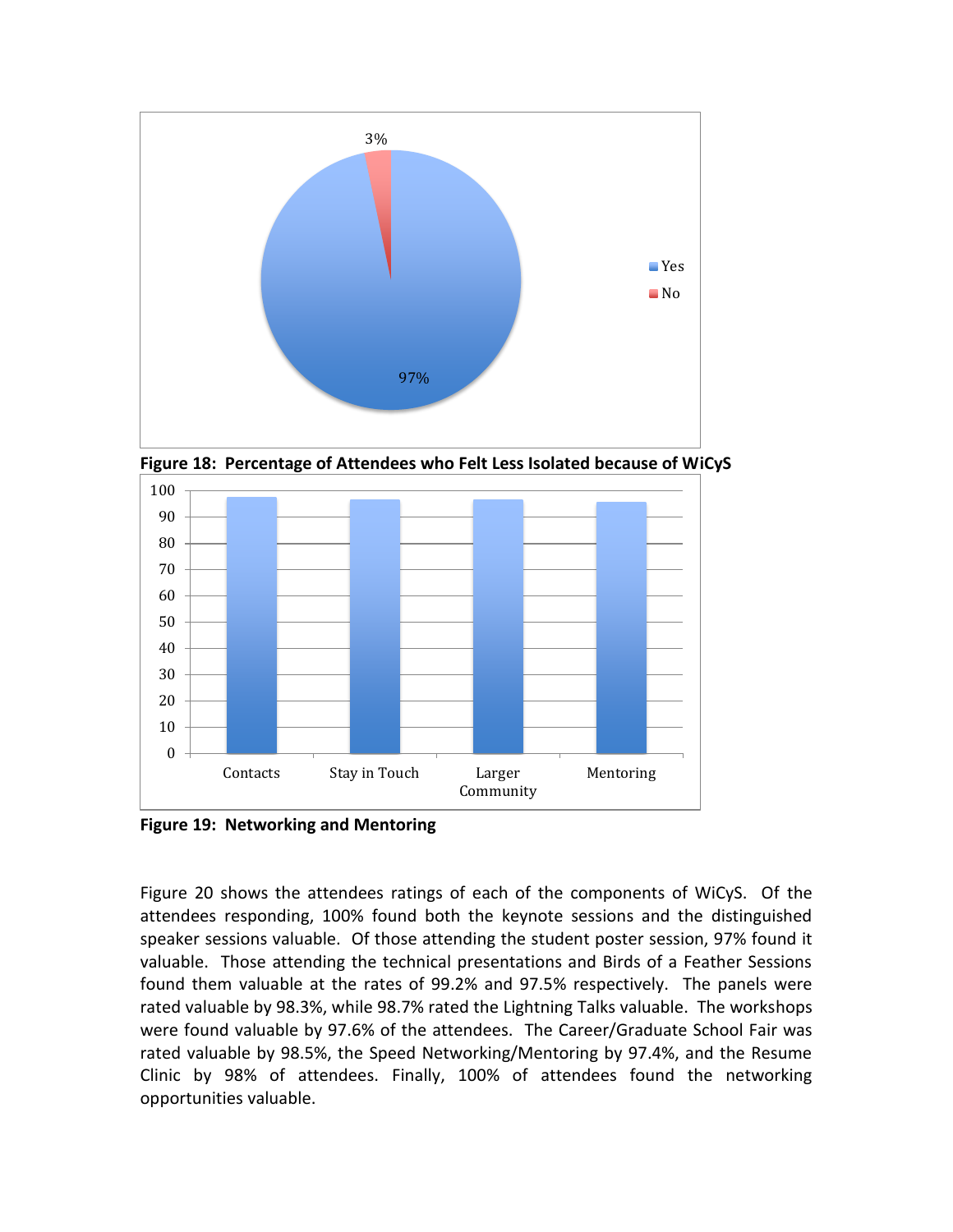

**Figure 20: Percentage of Attendees Ratings of Each of the WiCyS Components as Valuable**

Other indications of the success of the conference are the percentage of attendees who would recommend the conference to others and the percentage of attendees who plan on attending next year. Figure 21 shows the percentage of attendees who would recommend the conference to others. Here it is important to note that 84% would definitely recommend the conference while only 1% would probably not recommend. **No one said that they definitely would not recommend the conference.** Figure 22 shows the percentage of attendees who plan on attending next year. Again note that 54% plan on definitely attending with 32% probably attending. Only 2% of the respondents said probably not and only 1% said they definitely were not attending. Comments included, "It is all based upon funding, but I am pretty confident we will attend", "I am starting a new job and will probably not be able to get time off from work", "it depends on location", "I will be out of school and unable to afford it", and "depends on when and where".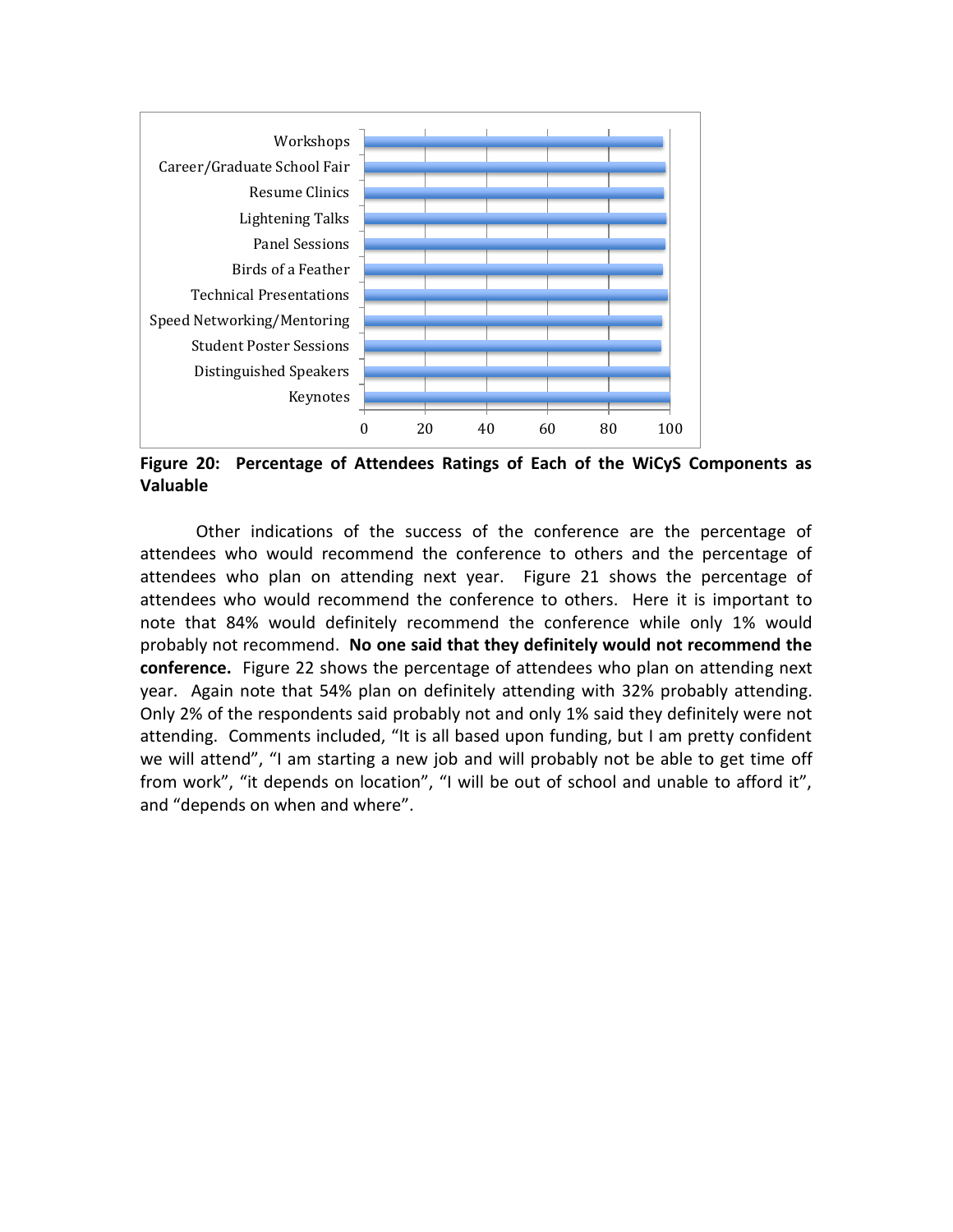

**Figure 21: Percentage of Attendees Who Would Recommend the Conference**



**Figure 22: Percentage of Attendees Who Plan on Attending Next Year**

Funding was crucial for attendance at the conference as evidenced by Figure 23. Of those responding, 96% said that the low cost of the subsidized registration enabled them to attend this conference. Similarly, 95% of respondents said that the no cost for housing allowed them to attend the conference. Likewise, 95% said that no cost for meals allowed them to attend the conference. Therefore, each of these components was essential to the ultimate success of the conference.

Overall, attendees reported a powerful, pervasive impact of the conference. This was true for all types of attendees: students, educators, and other professionals.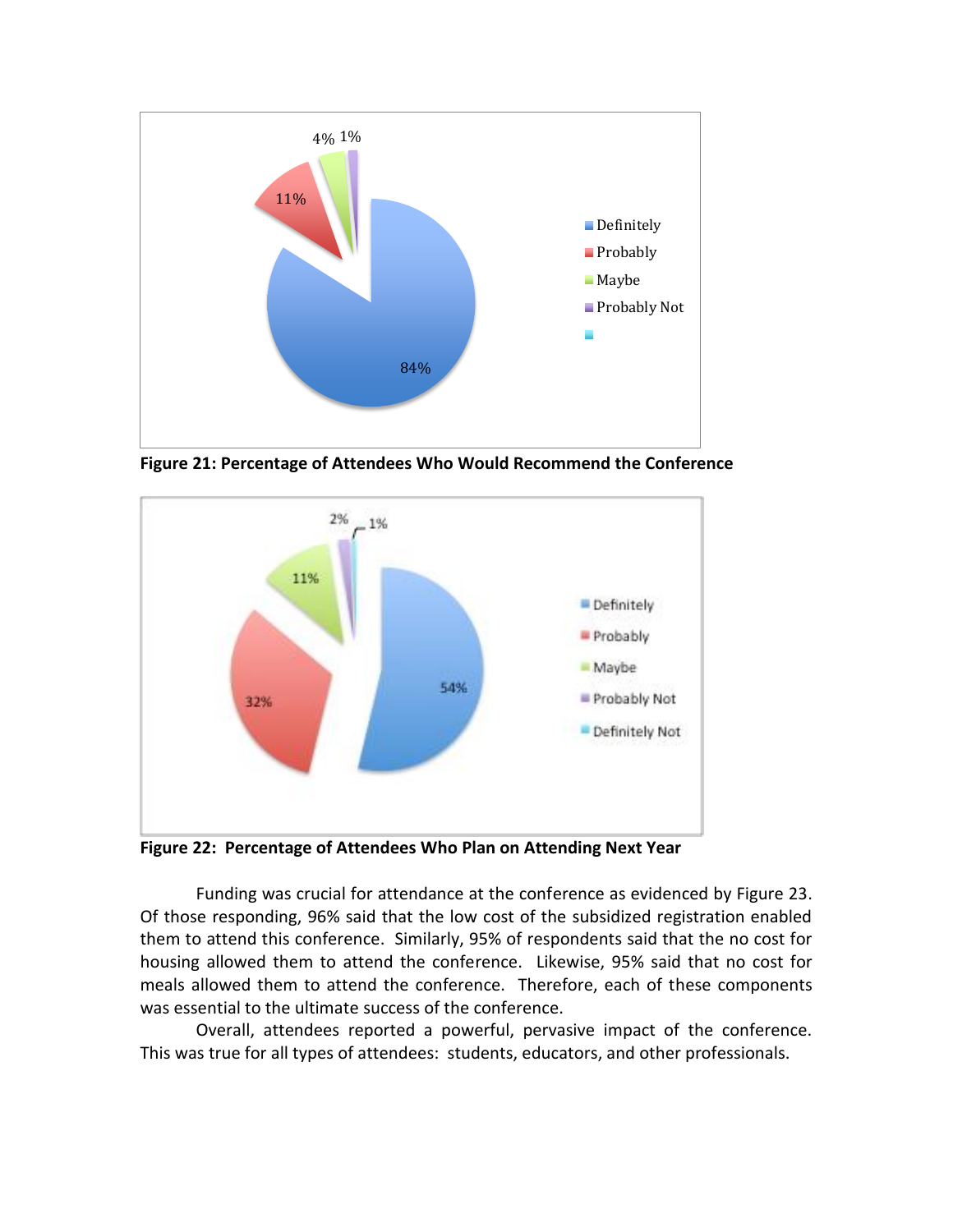

**Figure 23: Funding Impact on Attendance**

Representative comments of attendees about the impact of the conference can be found in Table A. In addition, numerous attendees commented on the confidence that they gained from attending the conference.

# **Table A**

Representative Comments As an information security officer for a global company, there are very few women in my peer set. It is exciting to see so many young women passionate about the field, and I believe everyone benefits when women are encouraged to pursue STEM fields as, otherwise, we limit ourselves from an entire pool of potentially successful candidates and peers, simply because, as girls, we are not encouraged to pursue technical careers.

Energized me to continue pursuing my studies and also encourage other women to enter and stay in this field.

I feel like I have gained support from a community I can relate to.

It gave me wonderful information on security and jobs/companies that I can share with my students.

Personally, the networking and info sharing opportunities was a big takeaway! I think worthwhile event/community for funding agencies/sponsors to support because this is a growing and needed field as we move forward in this technologically advanced world. Agencies/sponsors can only benefit from supporting these conferences because the get an opportunity to market/promote their businesses to the smartest and finest and more importantly glean what other private industry and governmental agencies are doing and have on the horizon so they can posture themselves for future.

It made me feel valued as a woman considering a huge career change.

**I** originally did not know what I would like to do after college, I only knew I wanted to study Computer Science. At my school, there are four concentrations within the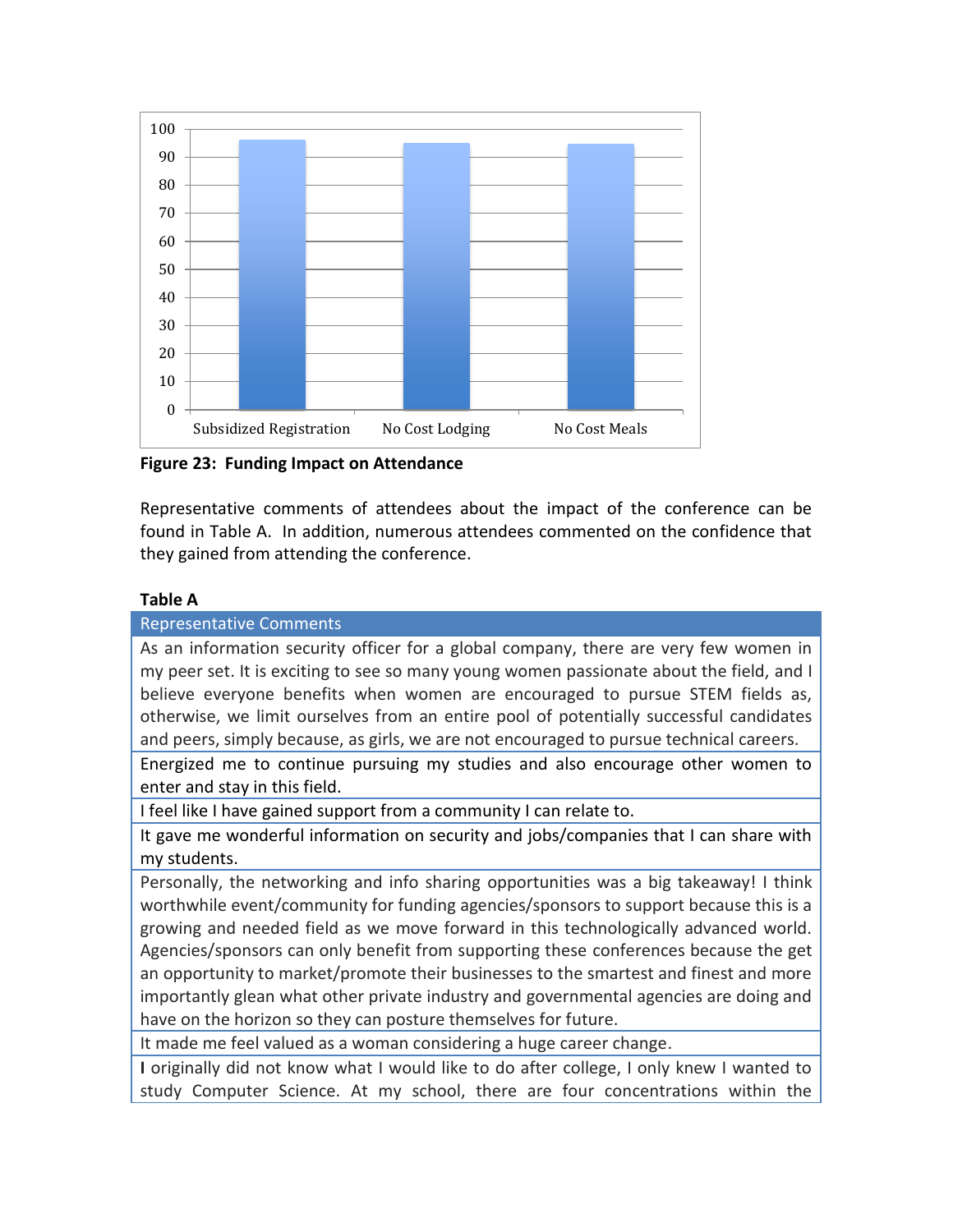department of Computer Science, one of them is Cyber Security. At the time, I was also shy being in the male-dominated field. After attending Wicys, I figure out what I want to study - Cyber Security! I gained the confidence to study Cyber Security. I learned so much by attending conference and this has been one of the best academic experience so far. It was beneficial to have the support from the sponsor as that not all students would be able to make it to the conference. With the funding from the generous sponsors, everything was made possible!!

As the only female in my research group studying cyber security, I sometimes felt isolated. Despite travelling half way across the world to attend the conference, I left feeling reinvigorated and a new confidence to work with other leaders in the field.

I really love the opportunities to individually talk to professionals for advice, such as the resume clinic and the mentor/networking activity at night. It really gives a boost of confidence to be able to receive positive feedback from women in IT careers.

It was a great chance to connect with people related to my education. I hope to eventually be able to work for one of the sponsors.

It was great to see other women so passionate about Cyber Security. I am at a University where the Office of Information Security consists of two people. I learned a lot from the Women of Cyberjutsu. In fact, I got approval to join the organization.

This conference inspired me to mentor other young women.

I was able to bring my students who found internships and were very inspired by what they saw

I really loved this conference, and it was, in my opinion, a life-changing experience that opened all kinds of perspectives and options that I didn't know existed with this degree. There is a whole world out there, and these women are changing it for the better by just doing what they love and find interesting.

Personally, I think the conference really helped me to see that there are a lot of other successful women this field, and both allowed me to feel apart of the community and to become more empowered to continue striving for success as those I've meet at WiCyS.

Got motivated and excited about a cyber security career.

Excellent networking opportunity and a great recruiting venue

It helped me to feel less isolated going into this field.

The WiCyS 2015 conference benefited me tremendously because as an educator in the field of cybersecurity where gender gap continues to exist, I was highly impressed to be in the midst of numerous talented females in this interesting field. It renewed my enthusiasm and quest to get more female students to take a second look at cybersecurity.

I am from Jamaica, and we currently do not have this type of conference within Cyber Security. The conference in itself was an experience to be had over and over again. Since those few days, my perspective have been changed in a positive way. Speaking to experience persons in the field gives you an idea as to what you can become and how you can start to impact others to have the said ripple effect on others to give back the life changing experience I myself have encountered.

Made contacts with other students and professionals. Learned the importance of having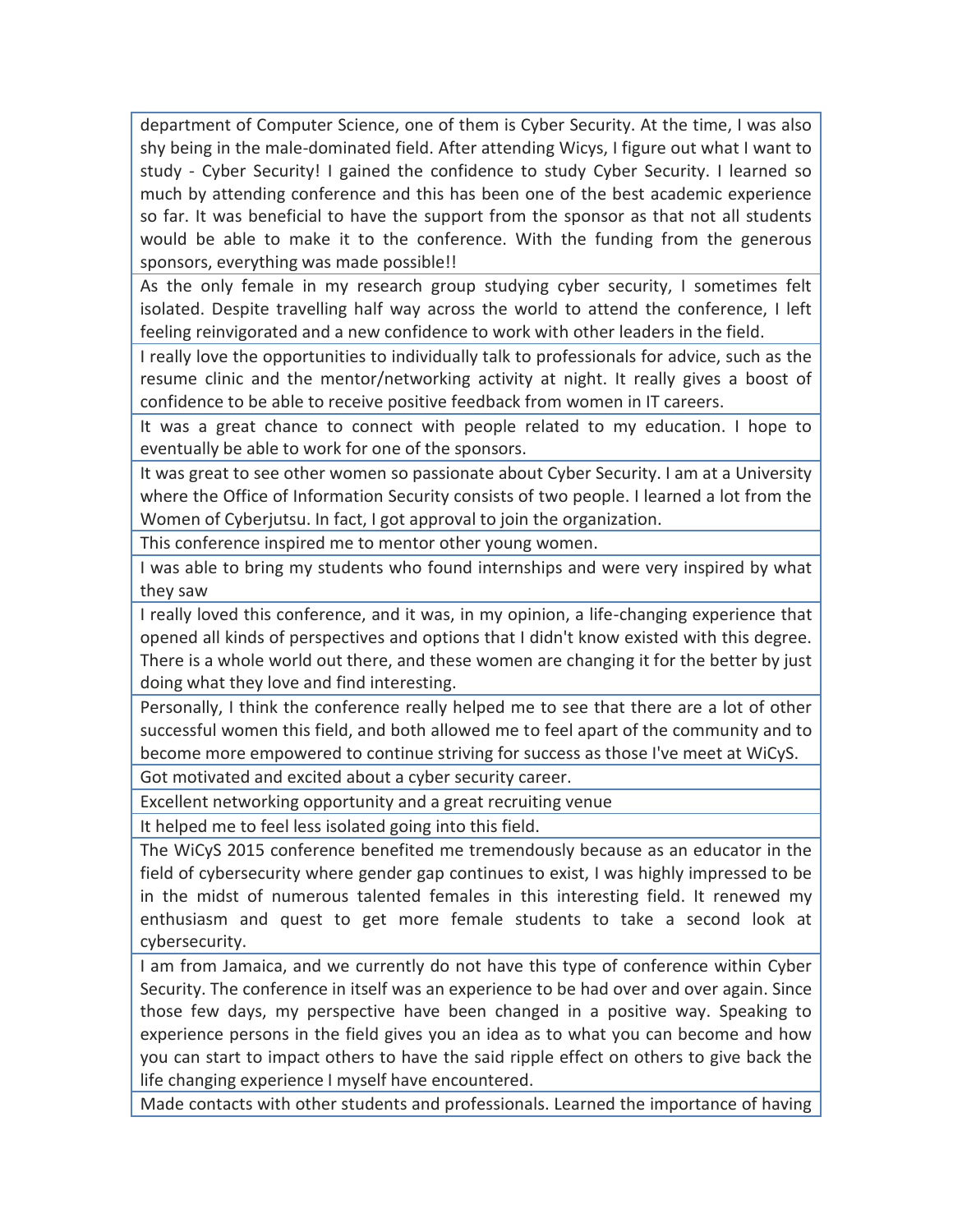a mentor. I will now be more supportive and connected to the women in this field. Learned about various universities and companies as to what they have to offer, which helps in the decision making process in the future. Also, I now want to contribute and give it back to this community.

Prior to conference, I was considering not completing degree program as need for cybersecurity skills/career path was not evident.(did not seem important) I will now complete by current educational cybersecurity Program. My motivation and awareness has greatly increased that this is a very important field that I can hopefully pursue a career path change to. (If not with my current employer, other opportunities exist.)

The conference provided great student commentary and feedback to assist with recruitment and retention efforts.

The contacts, universities, corporations, government entities you get to interact with in one place it what I enjoyed the most. I have gained several mentors and look forward to next year.

I was able to hear from many women in the field who impressed upon me my ability to succeed, especially in the face of "impostor syndrome", which myself and all of the female classmates I work with feel to some degree.

As a female recruiter, I'm constantly on the hunt to add more women to our Information Technology and Cybersecurity positions. I came away from this conference with renewed energy that woman are starting to take a larger hold in the marketplace.

This conference energizes my commitment to stay in the field, to continue educating myself, and to mentor other women to get in and work in this important and growing field.

I was able to network a great deal and meet some really awesome professionals on a more personal level. This enabled me to get some really solid professional advice regarding my resume and other things. It was also inspiring to see that women are doing amazing things in the field. It can be hard being the only girl in a classroom everyday so it's great to see we aren't alone.

I attended along with three of my students. One student decided to accept her SFS offer while there. Another student decided to continue with her application. The third student decided to defer and apply in one year. Furthermore, I recruited two strong SFS student candidates from other schools.

I learned more about the resources that are available and grants that I should apply for. My students enjoyed the workshop also. I learned much more at this conference than from other security conferences I have attended. I made several connections here that I am sure to continue with after the conference.

This is my first conference and I found it magnificent, invigorating. Meeting different women and getting the incentive from the main speakers on how to go about pursuing your dreams no matter how old you are.

It benefited me personally because it renewed my belief that women need to be strong leaders and more visible in the field. I will work at getting more internships and coops for my female students.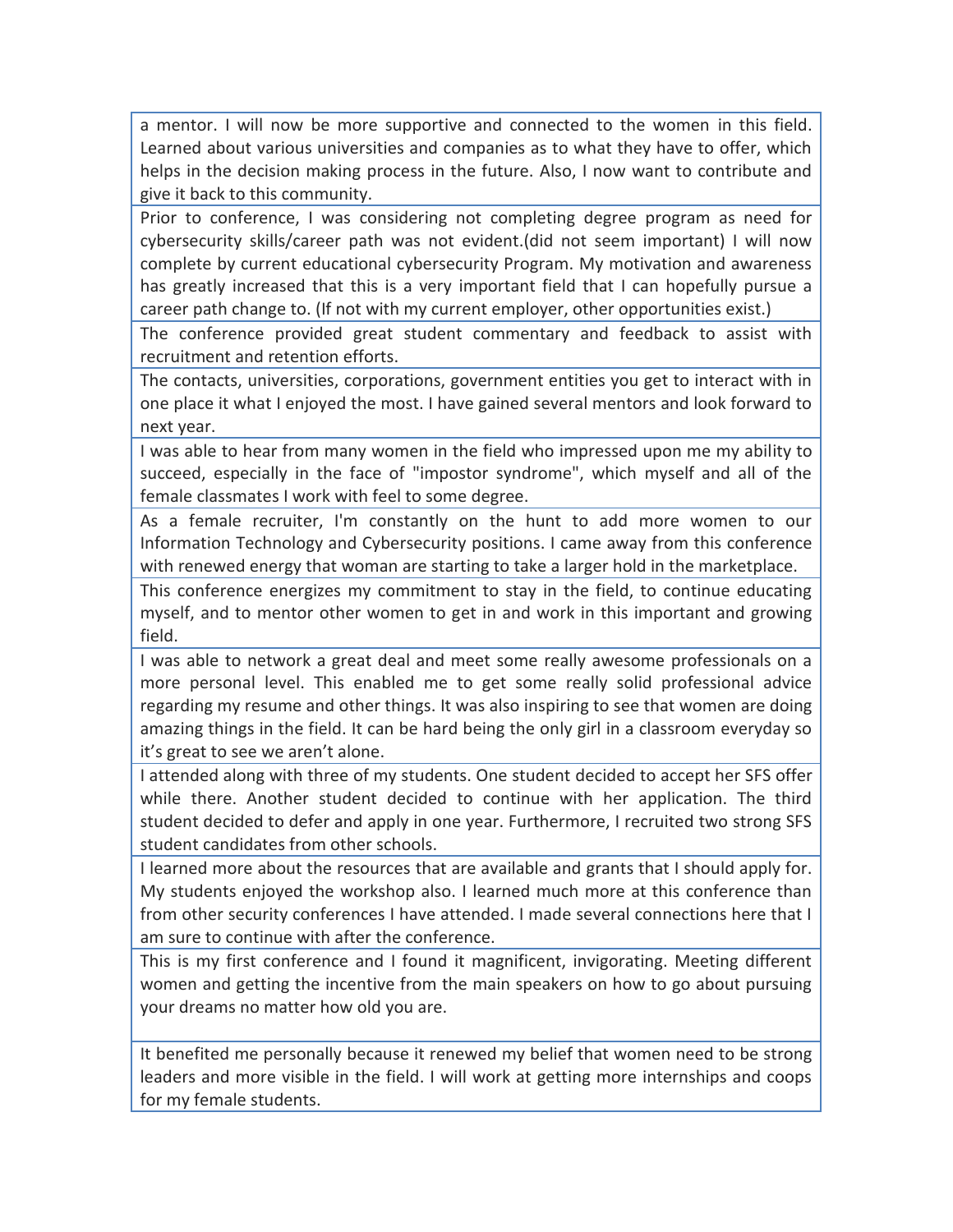It gave me great connections to expand our cyber security program as a Girl Scout council. It also helped me understand the industry better to pair it with things we already do well.

Builds a community of practice. Absolutely needed for underrepresented groups.

This conference allowed me and my female students to meet and build relationships with other women in the computing and cyber security fields. These relationships are vital to increase the number of women who continue in this field.

# **Educators and Professionals**

Some of the questions on the survey were aimed specifically at the educators and professionals. It was important to evaluate what these educators and professionals were taking away from the conference to help them succeed in field. Of the responding educators and professionals, 93.3% reported that the conference gave them ideas to do their job better. In addition, 96.6% reported that the conference gave them ideas to share with their colleagues back home while 96.1% helped them face work with renewed enthusiasm. Likewise, 97.2% agreed that the conference helped them feel more connected to others in the field. Correspondingly, 96.0% reported that the conference had a positive impact on their professional development. See Figure 24.



**Figure 24: Impact of the Conference on Educators and Professionals**

# **Students**

Some of the activities at the conference were specifically aimed at a student audience such as the resume clinic, the career fair, and the graduate school fair. See Figure 25. Students were very pleased with these activities, 97.8% found the resume clinic to be valuable, 98.2% found the career/graduate school fair to be valuable, and 97.1% found the speed networking/mentoring to be valuable.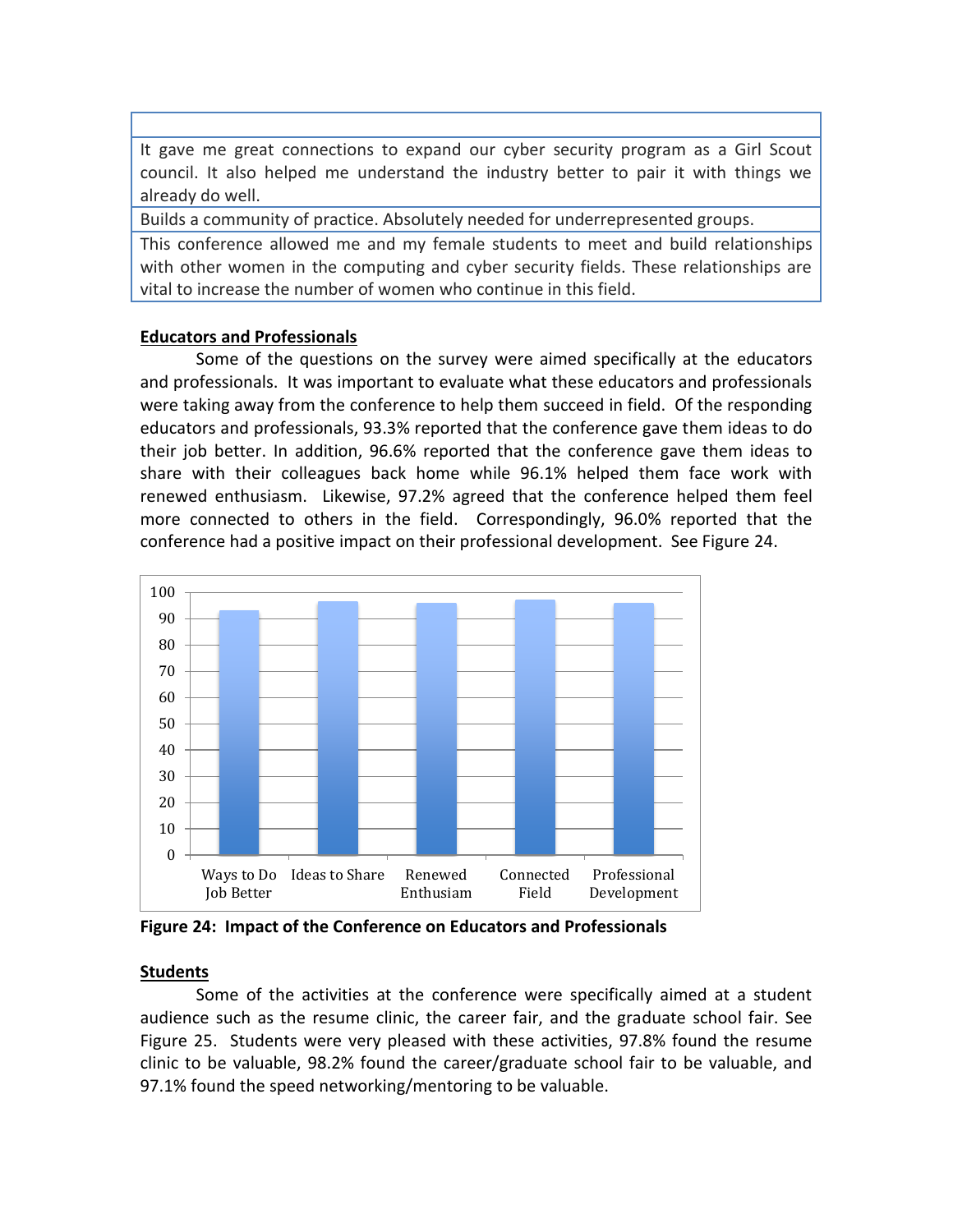



Since the impact on students was a crucial component of the workshop, a separate part of the survey was answered only by students. A total of 154 students completed the survey. Figure 25 captures the impact of the conference on the students' commitment to current degree and commitment to career in computer security. As we can see in this figure, 97.9% said that the conference increased their commitment to complete their current degree program and 97.3% reported the conferenced increased their commitment to pursue a career related to information/computer/cyber security.



**Figure 27: Students' Increased Commitment**

The conference also helped 94.3% of students learn about academic programs in information/computer/cyber security. An amazing 96.6% of students reported that the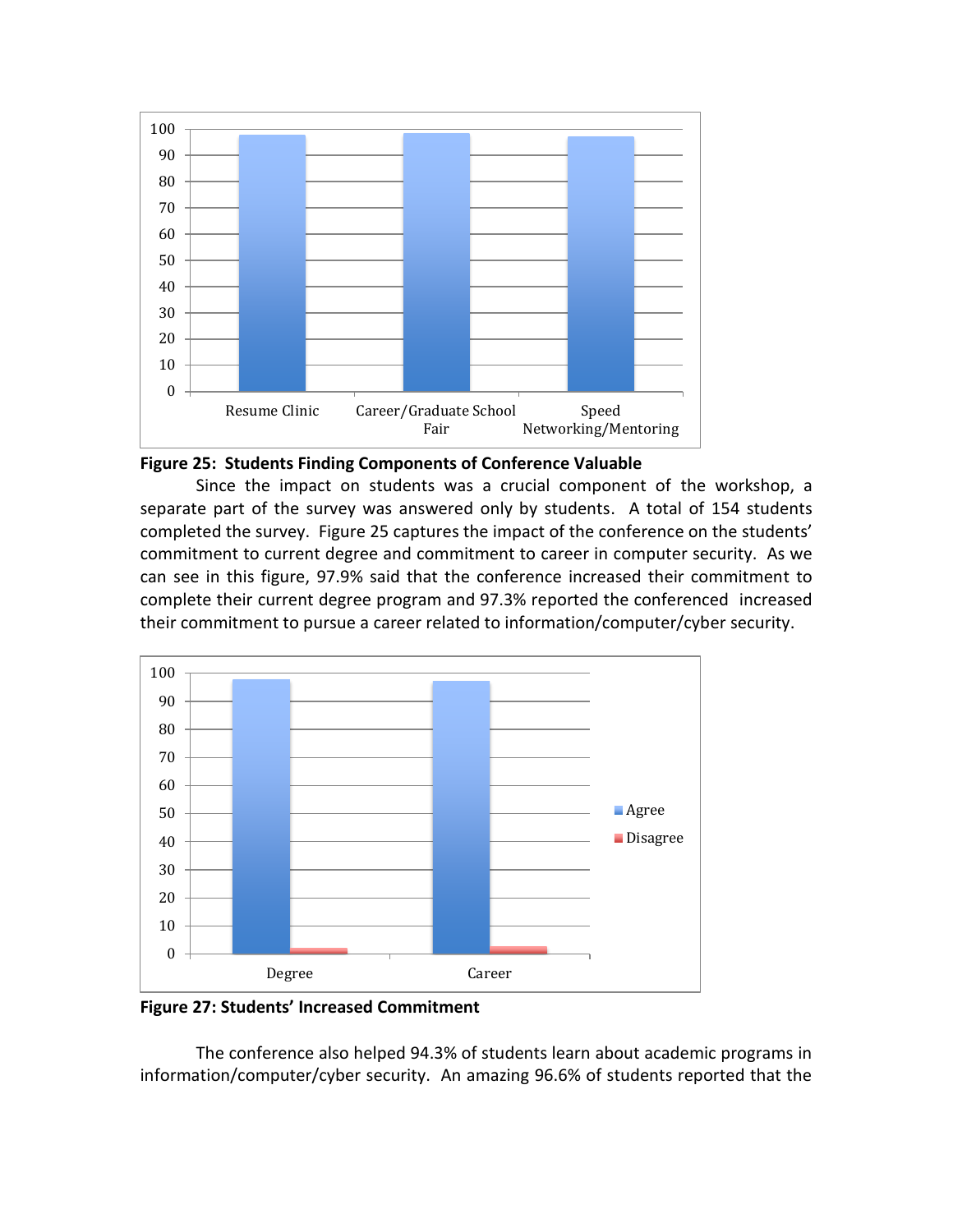conference increased their intention to pursue an undergraduate or graduate degree in a related field. See Figure 28.



**Figure 28: Students' Increased Knowledge and Interest in Degrees**

The conference provided opportunities for students to increase their knowledge of career opportunities, confidence in their abilities, and interest in pursuing a career in the field. Figure 29 contains the results of the survey questions regarding these issues. An increase awareness of job opportunities in security was reported by 95.9% of the students. Many women leave the field because of their lack of confidence. The conference worked to reduce the lack of confidence in women students and succeeded with 96.6% of students reporting an increase in confidence in their ability to succeed in a job in information/computer/cyber security. Importantly, 97.3% of the women reported an increased interest in information/computer/cyber security. Most (97%) of the female students found the role models at the conference to be an inspiration. See Figure 30.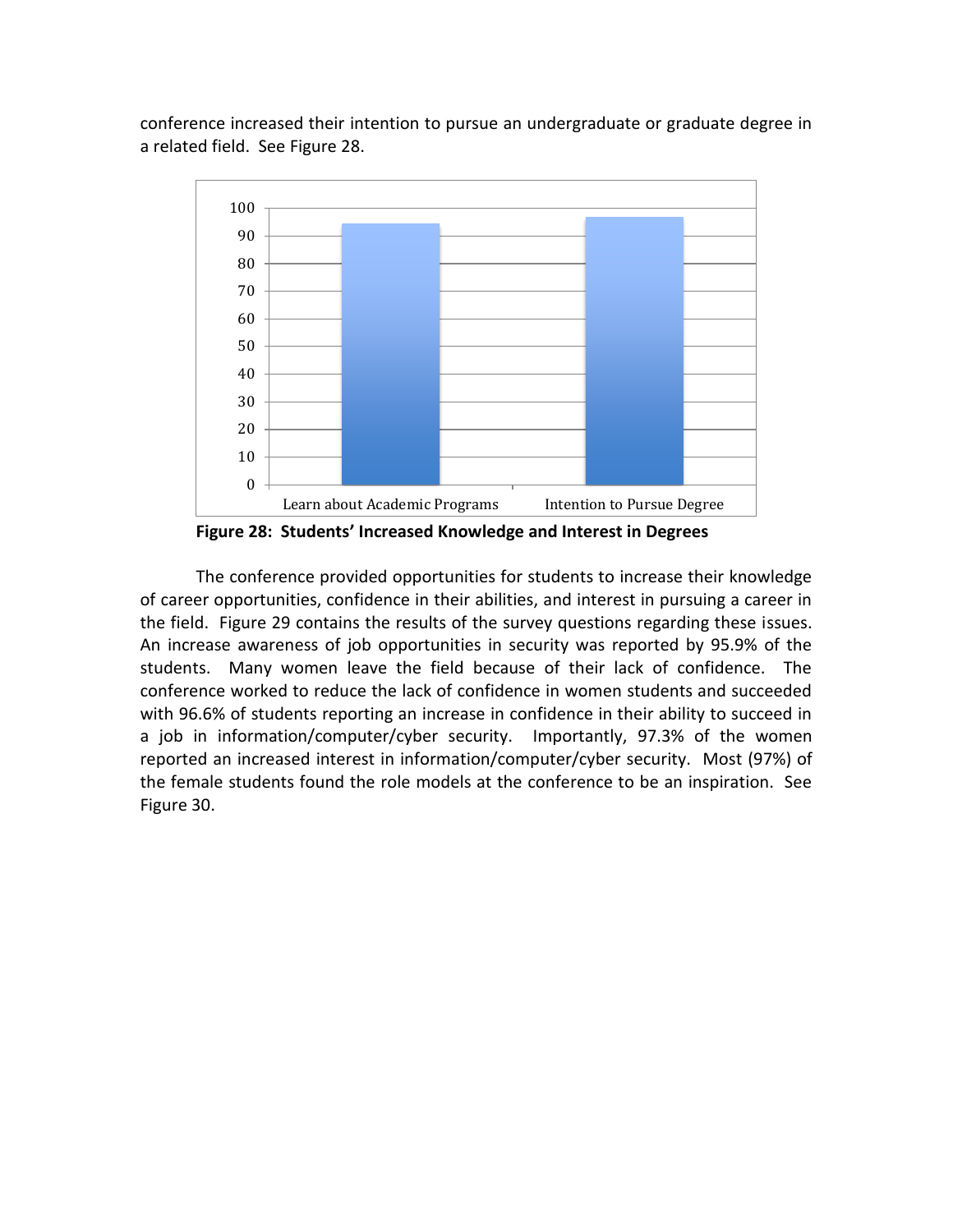

**Figure 29: Students' Increased Knowledge, Confidence, and Interest**



**Figure 30: Inspired by Role Models**

# *Strengths of the Conference*

All of the interviewees felt that the conference was valuable and made an important contribution. When attendees were asked to write a single word that best described their personal feelings after attending the conference, their words were overwhelming positive. The three most frequent responses were inspired, motivated, and excited. See Table B for the most common words. One of the most valuable parts of the conference from the perspective of the interviewees was the networking opportunity.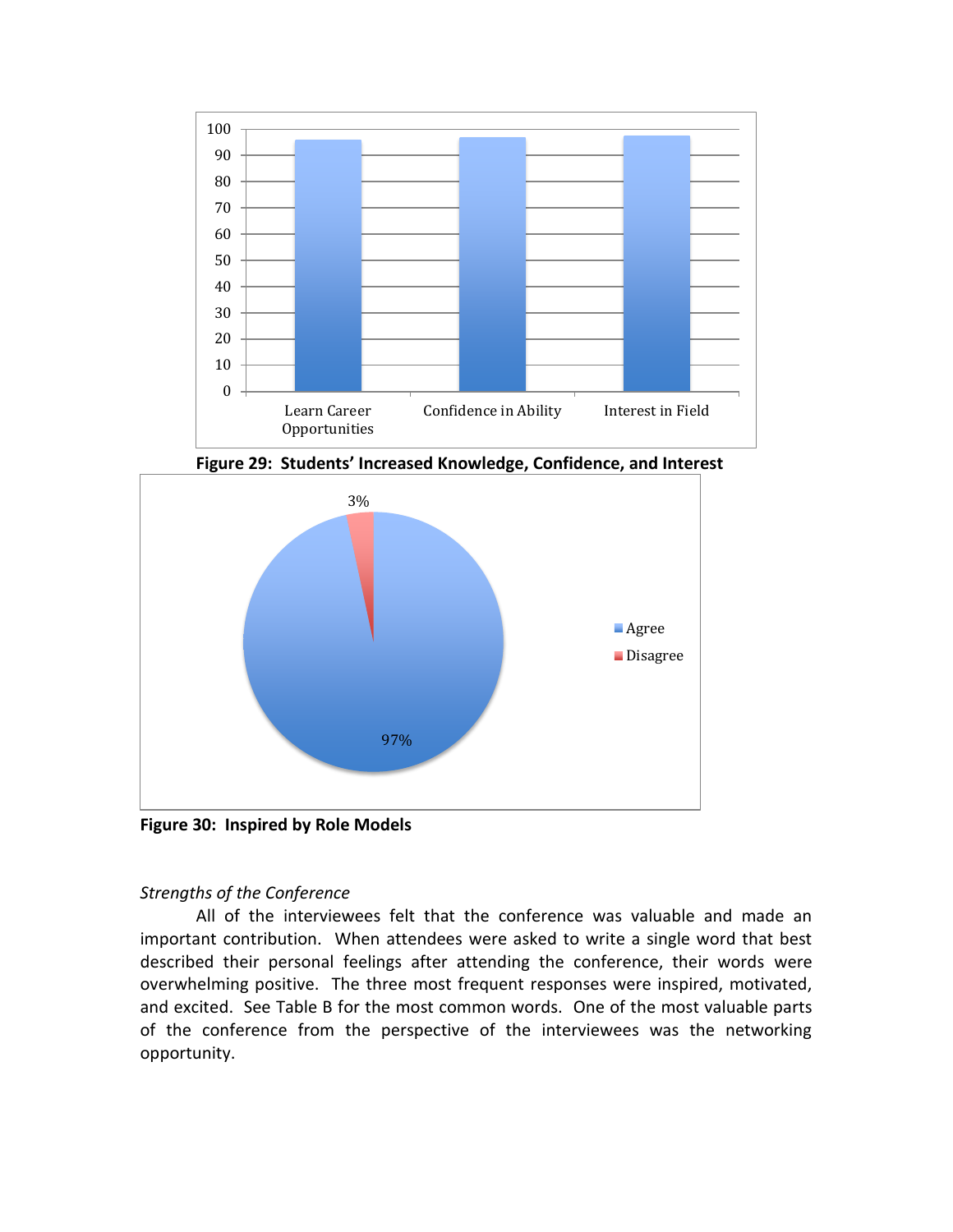## **Table B: Feelings about the Conference**

| Feelings about the Conference |
|-------------------------------|
| 1. Inspired (21.43%)          |
| 2. Motivated (6.49%)          |
| 3. Excited (5.84%)            |
| 4. Awesome (5.19%)            |
| 5. Empowered (3.25%)          |
| 5. Enlighted (3.25%)          |

## **Feedback from Last Year Incorporated Into WiCyS 2015**

Several items from last year's feedback were incorporated into this year's conference for example, more speakers and panels about technical skills and resources, start the conference earlier on the first day and finish the first day earlier, more hands on activities, move the graduate school/career fair to earlier in the and conference speed networking event, and more workshops were incorporated into this year's conference.

### **Useful Recommendations from Surveys**

Participants were asked how frequently should the conference occur, either every year or every other year. The overwhelming response 91% said every year while 9% said every other year. As a matter of fact, in the semi-structured interviews several interviewees indicated that they would love to see this conference occur more often or to be supplemented with smaller regional conferences in between the national WiCyS Conference. Eighty percent of attendees felt that the conference should be longer.

Many participants shared useful recommendations for next year's conference. These can be found in Table C.

### **Table C**

Useful Recommendations for Next Year's Conference

More workshops

Additional technical presentations

Encourage more oversees applicants.

Larger space, it felt rather croweded during meals and in the hallways.

Provide more time in between sessions to relocate.

Given that the workshop seating is so limited, it would be great to have the presentation streamed so anyone could follow along with the activities from anywhere (even if it is the hotel restaurant).

Tours of neighboring institutions; more group activities ie capture the flag; larger mentoring session

Ice-cream social. Learn-how-to-be-interviewed session. Capture The Flag. Pentest demo. recordings, so we can see what we missed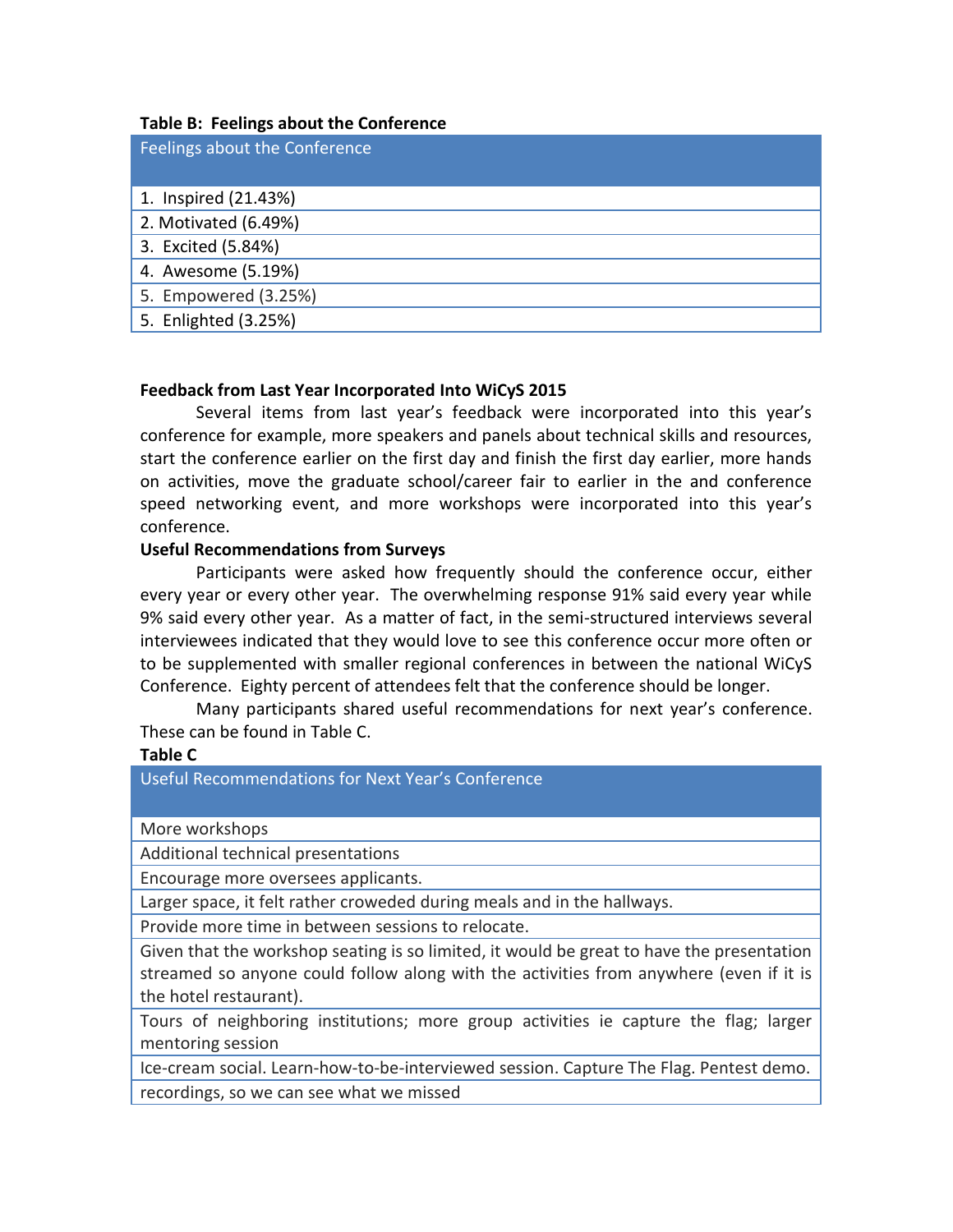A large session lecture on What is Cyber Security (101 in a nutshell) for those new to the field.

Student research presentations in addition to the poster sessions might be nice.

Digital copies of slide presentations on a CD or password protected location to download them from. Increase graphics on slides to help tell the story of what you are trying to teach.

It would be nice for students, if the lodging could be paid for 2 nights, that way if there is a problem with flights.

More sessions in the professional category. This may also attract more attendees in the work force.

Adopt a no discrimination policy for companies attending the conference.

It would be nice to have a social gathering with activities that encourage people to mingle with people outside of the group with which they came.

Please do not have the speakers talking the entire meal times. We had no time to talk to the people at our tables and we missed much of what the speakers had to say. At least wait till the meal was served, because of the clattering of the plates.

A session geared at the freshmen/sophomores who might be attending WiCyS. Geared at giving them all a chance to meet up and exposing them to opportunities aimed at them. Also access to resources they can peruse on their own time to gain the technical proficiency that they will need.

Larger area for career fair

### **In-depth Interviews**

In addition to the overall conference survey, observations at the conference in depth semi-structured interviews were conducted with 10 attendees. Four of these attendees were from industry, three were students, and three were educators. The in depth interviewees were selected to have different interests and perspectives. All of those interviewed felt that the conference was worthwhile and played an important role. They used words such as fabulous and outstanding to describe the conference and its opportunities. An attendee said that the conference was all about "inclusiveness…it is about the workforce, make sure men and women are engaged in STEM". One attendee said WiCyS was "the most organized and well planned conference that I have ever gone to". They all felt that there were benefits to attending the conference. One attendee felt that WiCyS can be the umbrella organization and resource that serves as the go to place for posting jobs, internships, assistantships, etc. Many of these attendees volunteered to play a larger role in the next WiCyS conference because they felt it was making such a valuable contribution.

According to these interviewees, WiCyS has made a tremendous impact on attendees. This impact includes attendees making more of an effort to network and provide professional opportunities for other women including getting more women involved at an earlier age. Attendees have even been volunteering at local high schools and camps to attract more interest in cyber security since the conference. Attendees are sharing the information obtained at WiCyS at their home institutions and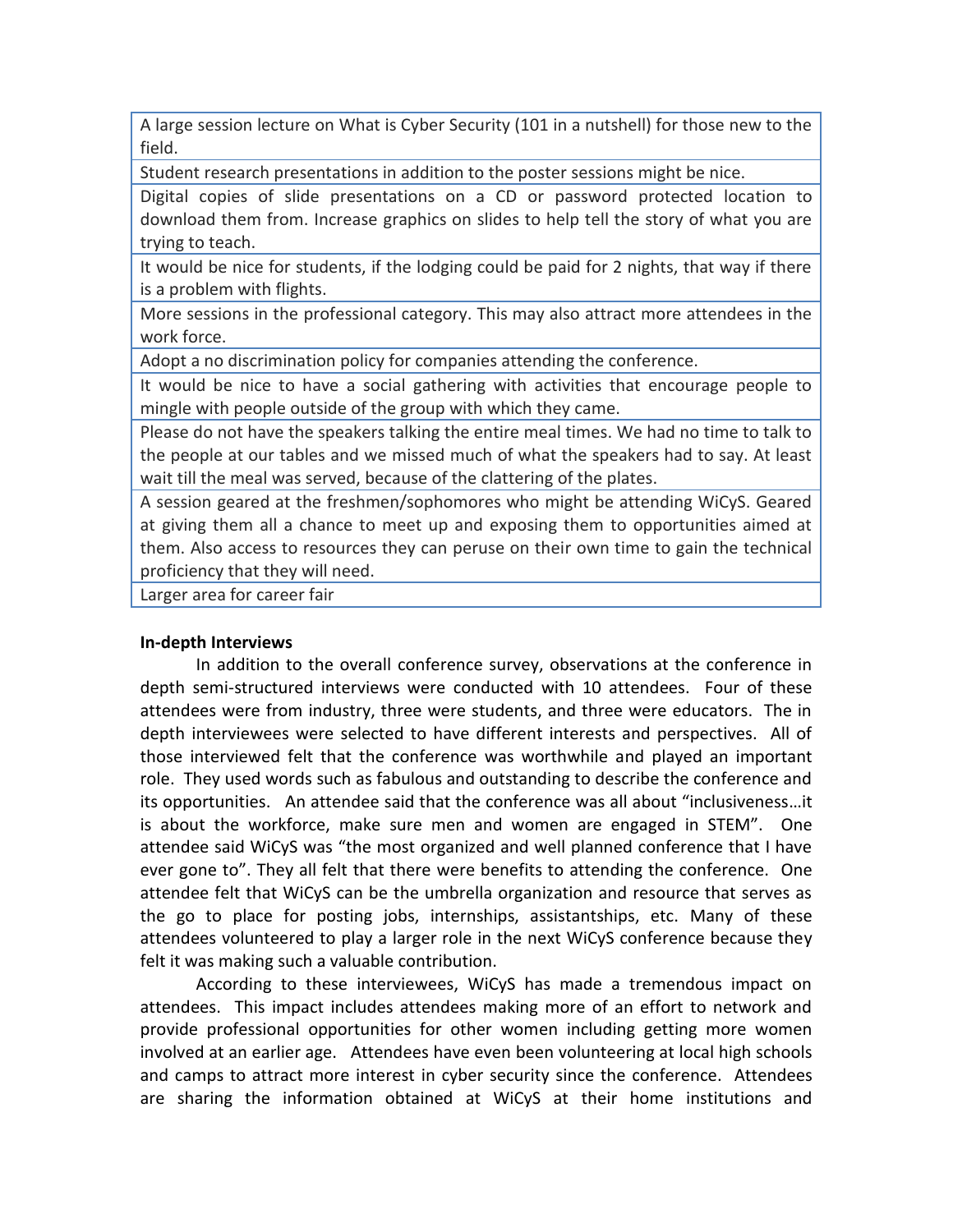organizations. One attendee has set up cyber security week where all computer classes at their institution will engage in cyber security for a week each semester.

One student attending WiCyS received two internship offers. Another student said that they met someone from the company that they now work for at the conference. They said that as a result of attending WiCyS, they have "an internship at a company that I enjoy working for" and "would like more people from my school to be able to attend". One student stated that WiCyS "eradicated any insecurities that I had". A student said that attending WiCyS "cemented my interests in cyber security" while another student said that WiCyS "confirmed that this was the right career path".

Many of the recommendations from the interviewees (See Table D) could be a separate NSF proposal around mentoring and networking. The professional interviewed felt that students overestimated their ability to network and to follow up with mentors after the conference. One recommended that surveys be sent to students before the conference to pair them with a mentor before the conference and that this mentor would work with them for two years. This could be paired with the recommendation of another interviewee that felt that students needed more training on networking and follow up. Another interviewee also suggested matching mentors and those being mentored based upon career and interests. They felt these matched individuals could meet an additional time either annually or quarterly depending on geographical location to keep the momentum going.

#### **Table D.**

WiCyS Additional Recommendations from Interviewees

Assist the students with follow up networking skills.

Boost the professional aspects of the conference.

Have a session for new PhD's about reality check (may get no's before a yes).

Pairing students with mentors before the conference

Get mentors to agree to a two-year commitment and pairing with students at critical decision making points such as seniors in high school or college.

Pairing industry professionals with teachers to figure out where kids that are graduating are struggling.

Keep the conference national but incorporate technology to bring it to people who can't travel. Set up technology on campuses around the country so that people may go to those campuses to participate.

Have a session debunking the stereotypes of what is cyber security.

Additional separate mentoring sessions to keep momentum going.

More on global job opportunities.

Have workshops with role models showing women how to be successful in cyber careers.

In addition to WiCyS have regional mini-conferences.

Add a track for high school and middle school teachers.

Have a session on what is cybersecurity.